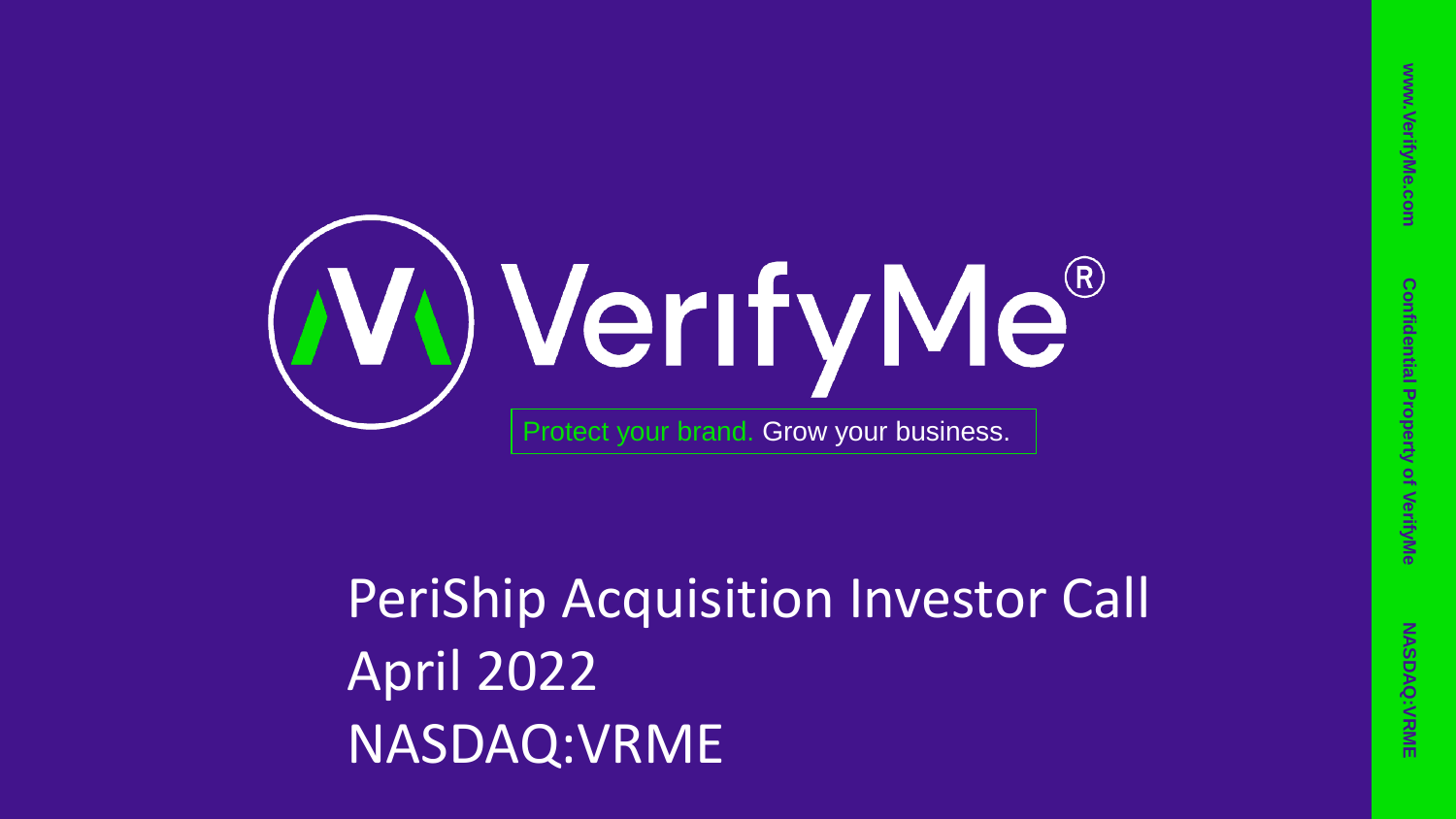### **Confidential Confidential Property of VerifyMe Property** of VerifyMe

#### FORWARD-LOOKING STATEMENTS

In addition to historical information, this presentation contains statements relating to the acquisition of PeriShip, LLC by VerifyMe, Inc. and integration of the two companies, anticipated synergies of the acquisition, re opportunities, anticipated revenue, profitability of the combined company, future business, financial performance, future catalysts and future events or developments, strategy, projected costs, prospects, plans, objectives of management and future operations, future revenue, and expected market growth of VerifyMe, Inc. ("VerifyMe," the "Company," "we," or "us") that may constitute "forward-looking statements" within the meaning of the "safe harbor" provisions of the Private Securities Litigation Reform Act of 1995. The words "believe," "may," "estimate," "continue," "anticipate," "intend," "should," "plan," "could," "target," "potential," "is likely," "will," "expect" and similar expressions, as they relate to us, are intended to identify forward-looking statements. We have based these forward-looking statements largely on our current expectations and projections about future events and financial trends that we believe may affect our financial condition, results of operations, business strategy and financial needs, Important factors that could cause actual results to differ from those in forward-looking statements include the impact of the COVID-19 pandemic, intellectual property litigation, the successful development of our sales and marketing capabilities, our ability to retain key management personnel, our ability to work with partners in selling our technologies to businesses, production difficulties, our inability to enter into contracts and arrangements with future partners, issues which may affect the reluctance of large companies to change their purchasing of products, acceptance of our technologies and the efficiency of our authenticators in the field.

More detailed information about these factors may be found in the Company's filings with the Securities and Exchange Commission, including its Annual Report on Form 10-K for the year ended December 31, 2021. The statements made herein speak only as of the date of this presentation. The Company's actual results, performance or achievements could differ materially from the results expressed in, or implied by, these forward-looking statements. The Company undertakes no obligation to update or revise its forward-looking statements to reflect events or circumstances after the date of this presentation, except as required by law.

Market data and industry information used herein are based on our management's knowledge of the industry and the good faith estimates of management. We also relied, to the extent available, upon managements review of independent industry surveys, forecasts and publications and other publicly available information prepared by a number of third-party sources. All of the market data and industry information used herein involves a number of assumptions and limitations which we believe to be reasonable, and you are cautioned not to give undue weight to such estimates. Although we believe that these sources are reliable, we cannot guarantee the accuracy or completeness of this information, and we have not independently verified this information. Projections, assumptions and estimates of our future performance and the future performance of the industry in which we operate are subject to a high degree of uncertainty and risk due to a variety of factors, including those described, above. These and other factors could cause results to differ materially from those expressed in our estimates and beliefs and in the estimates prepared by independent parties.

#### **Confidential**

This presentation is strictly confidential and may not be distributed to any other person, and may not be reproduced or published, in whole or in part, in any form. Failure to comply with this restriction may constitute a violation of applicable laws.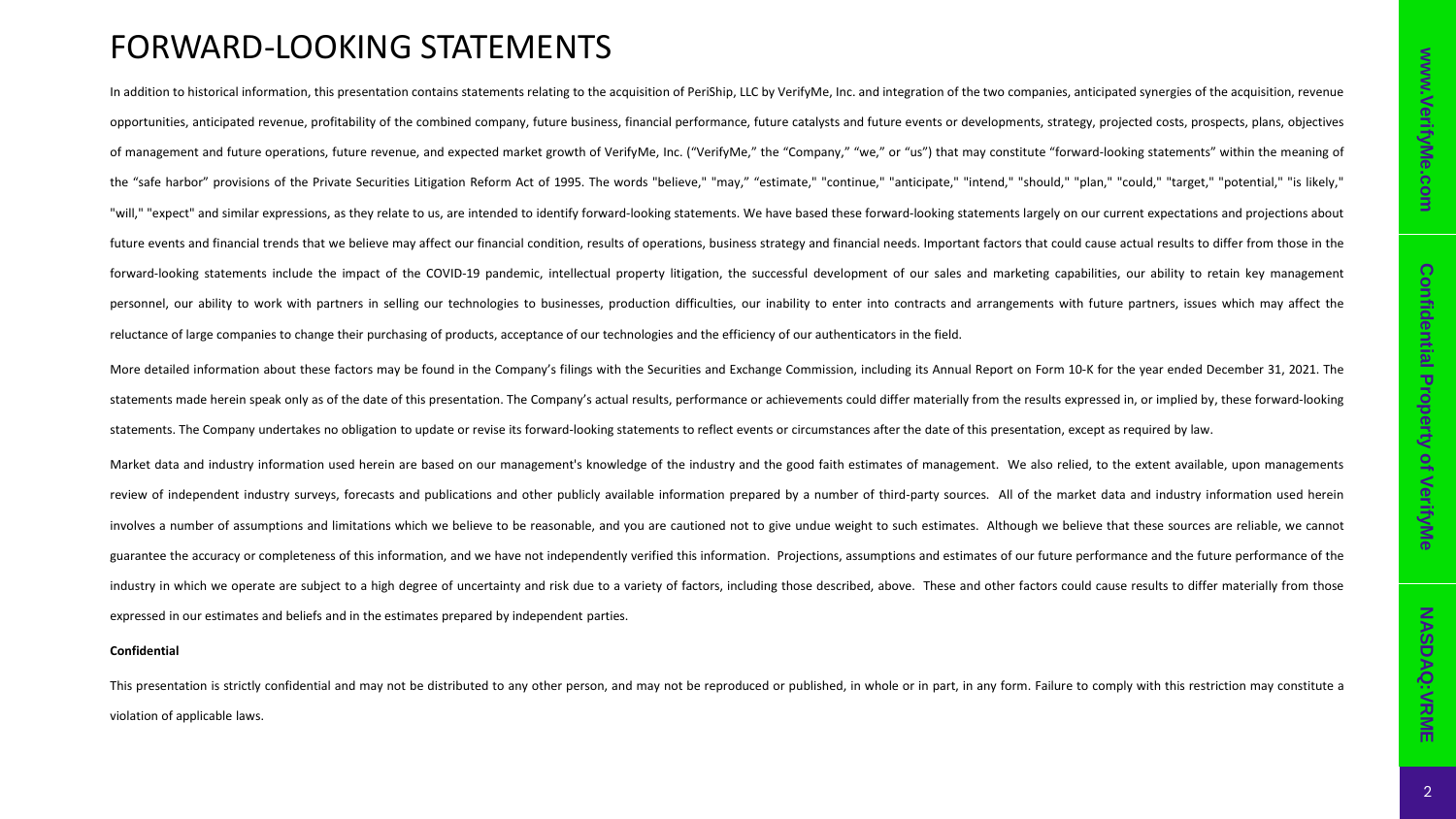# **Confidential Property of VerifyMe Confidential Property of VerifyMe**

### Capital Raise

➢**On April 14, 2022, VerifyMe raised \$5M for M&A and working capital**

➢One Institutional Investor \$4.7M

➢VerifyMe Board Members \$0.3M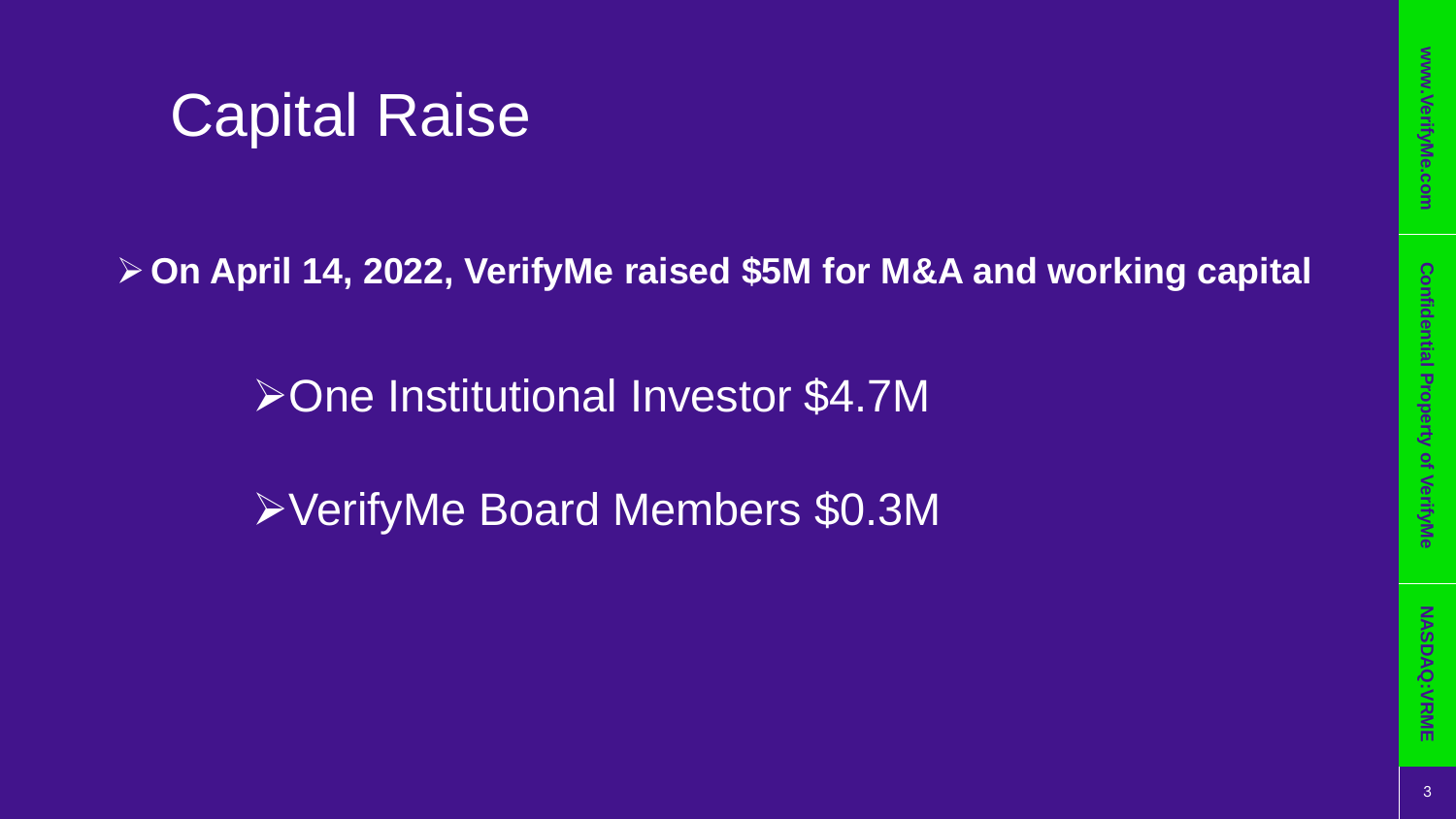### Terms of the PeriShip Deal

➢Transaction \$ 10.5 million

➢Consideration Paid

➢Cash at Closing \$ 7.5 million ➢VerifyMe Stock \$ 1 million ➢Term Note payable over 18 months \$ 2 million

**www.VerifyMe.com**

www.VerifyMe.com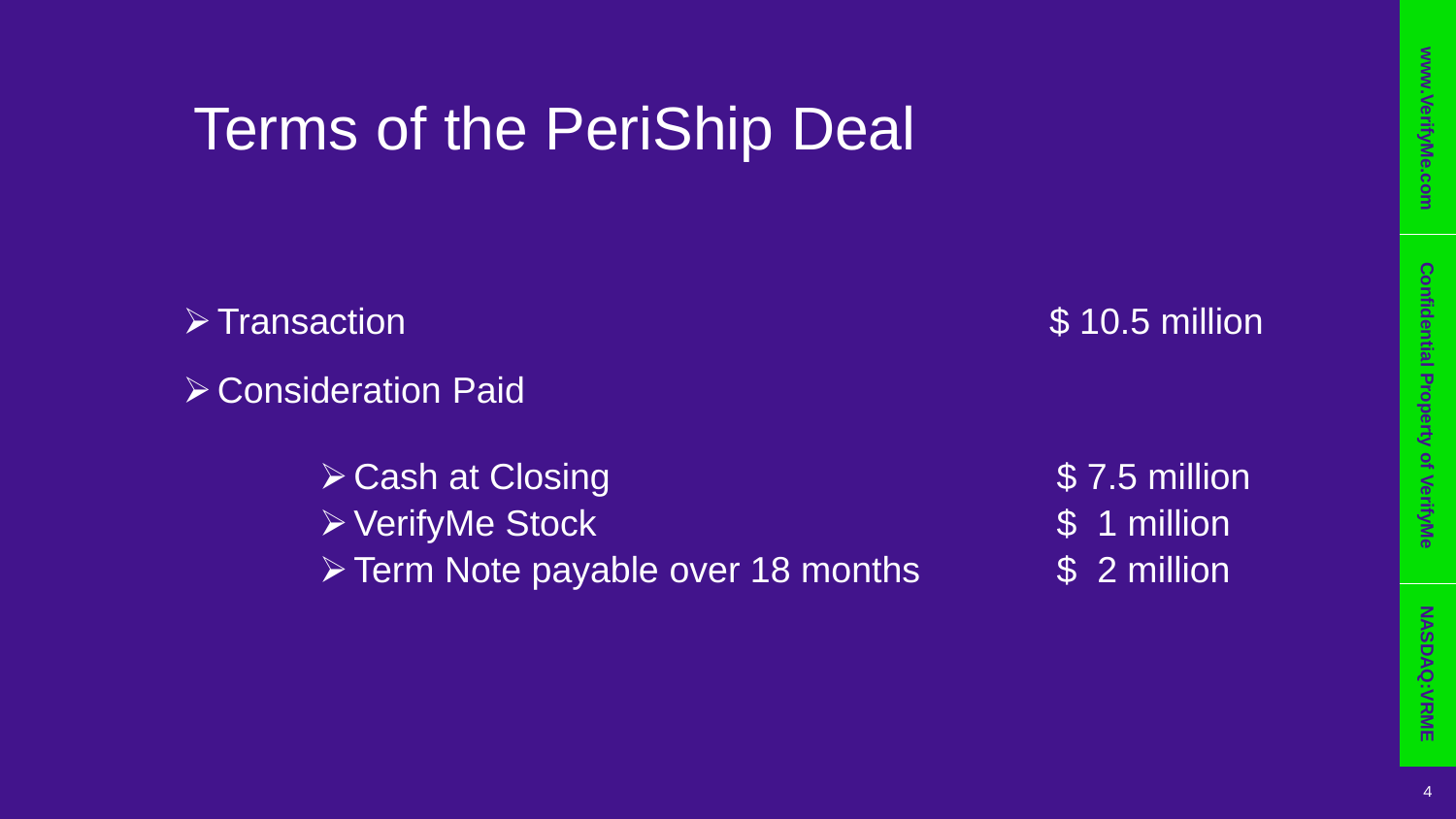# 5**www.VerifyMe.com Confidential Property of VerifyMe NASDAQ:VRME Confidential Property** of VerifyMe

### PeriShip

Founded in 2001 Headquartered in Branford, Connecticut Approximately 45 employees

Profitable Value-Add service provider of shipping and logistics management for the perishable healthcare and food industries.

Provides high-touch, end-to-end logistics management from a sophisticated proprietary IT platform monitoring systems, as well as dynamic dashboards with real-time visibility into shipment transit to mitigate the risk of late shipments and provide proactive customer communications.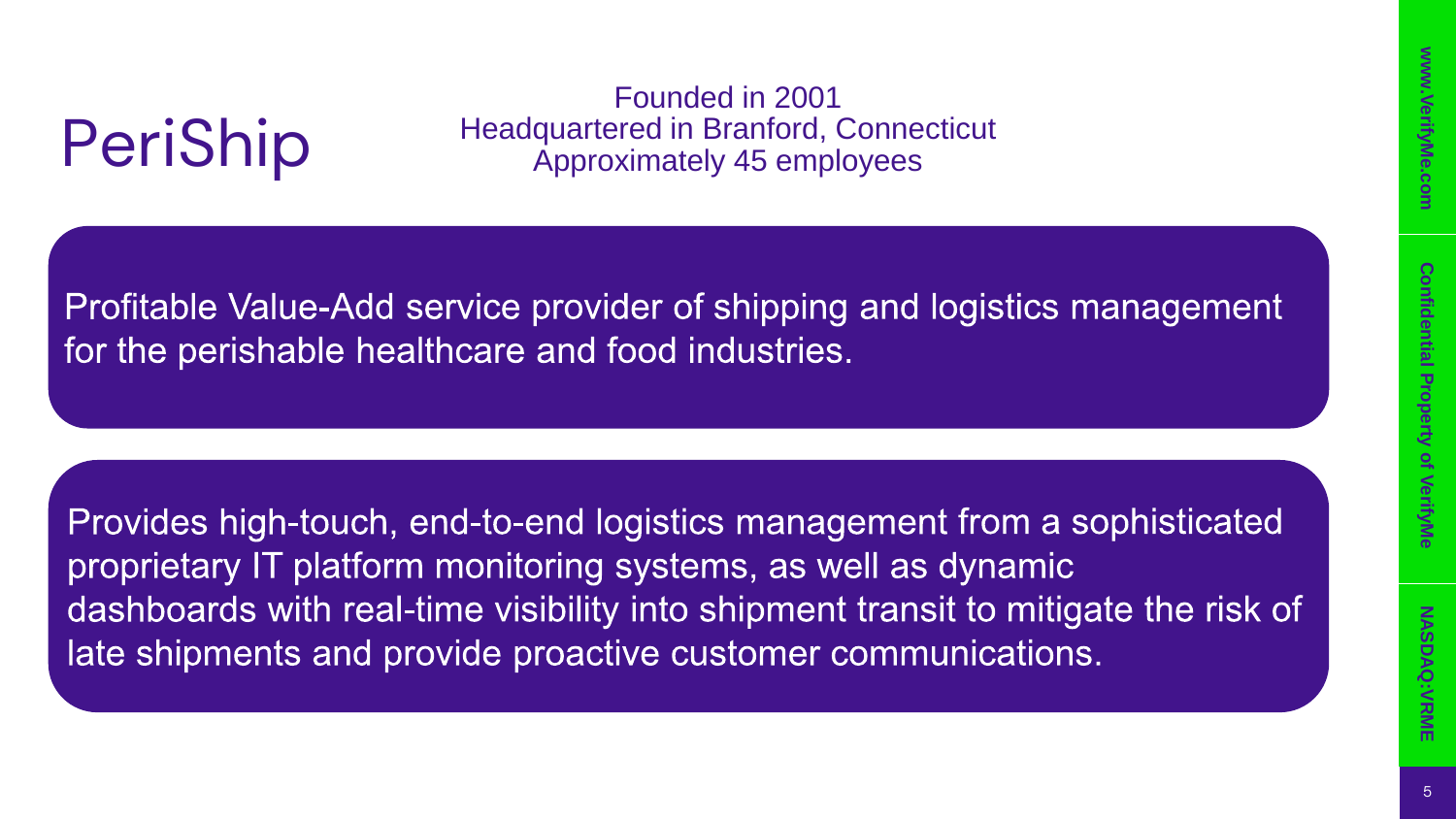# **Confidential Property of VerifyMe Confidential Property of VerifyMe**

## PeriShip

➢ **Approximately 400 Customers**

- ➢ **Strong Client Retention with over 80% of revenue from existing customers over past three years**
- ➢ **Accretive to Cashflow**
- ➢ **Accretive to EPS**



Source: IBISWorld Industry Report Couriers & Local Delivery Services in the US (August 2019)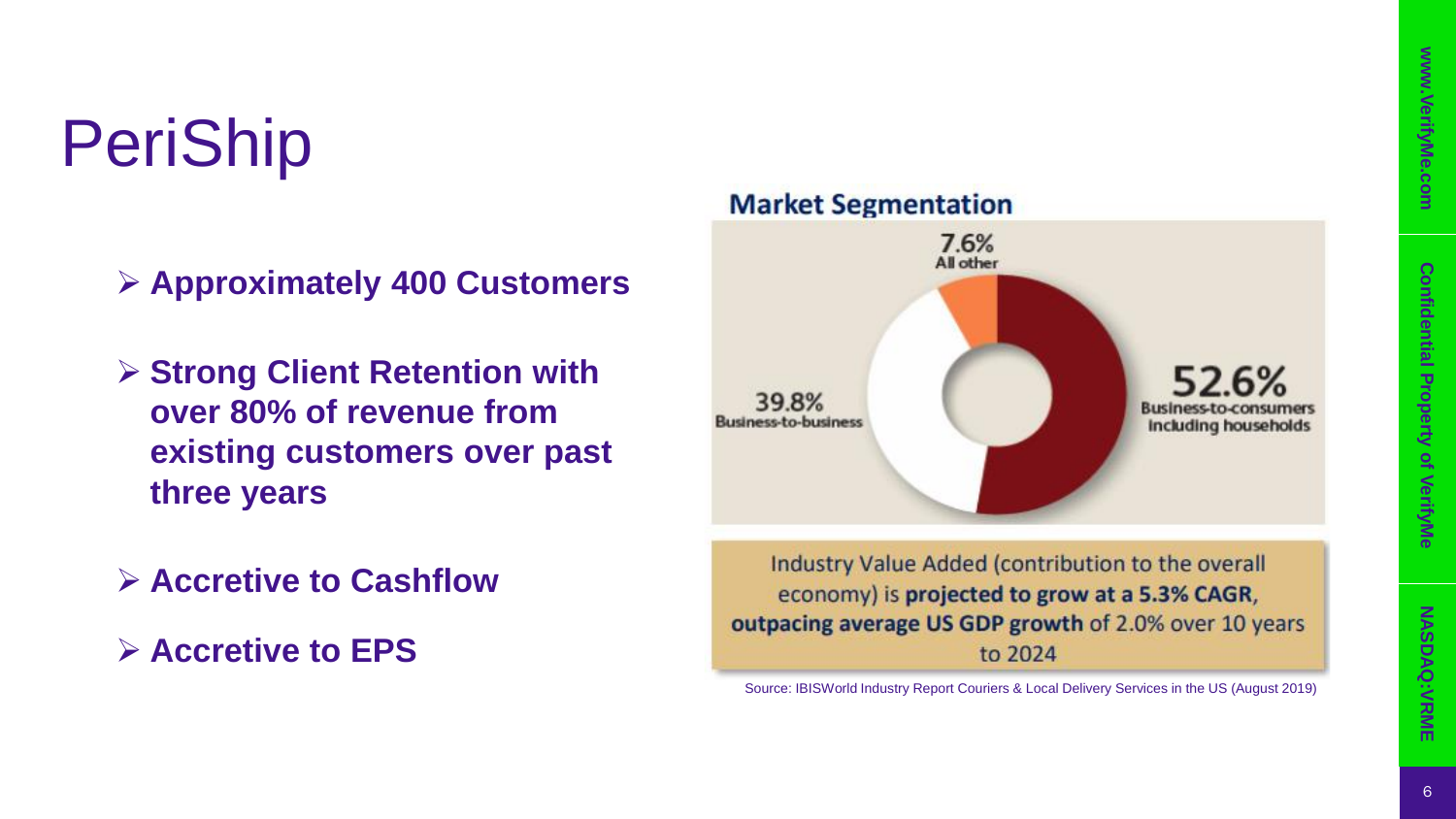### VerifyMe & PeriShip

2023 Forecast (without Synergies)

**Revenue in excess of \$25 million**

**Positive Adjusted EBITDA(1)**

(1)Adjusted EBITDA is a non -GAAP measure. The Company defines EBITDA as net income before income tax expense (benefit), interest expense, depreciation and amortization. Adjusted EBITDA represents EBITDA plus stock -based compensation and the fair value of options, restricted stock awards, restricted stock units, and warrants issued in exchange for services, and fair value gain on equity investment.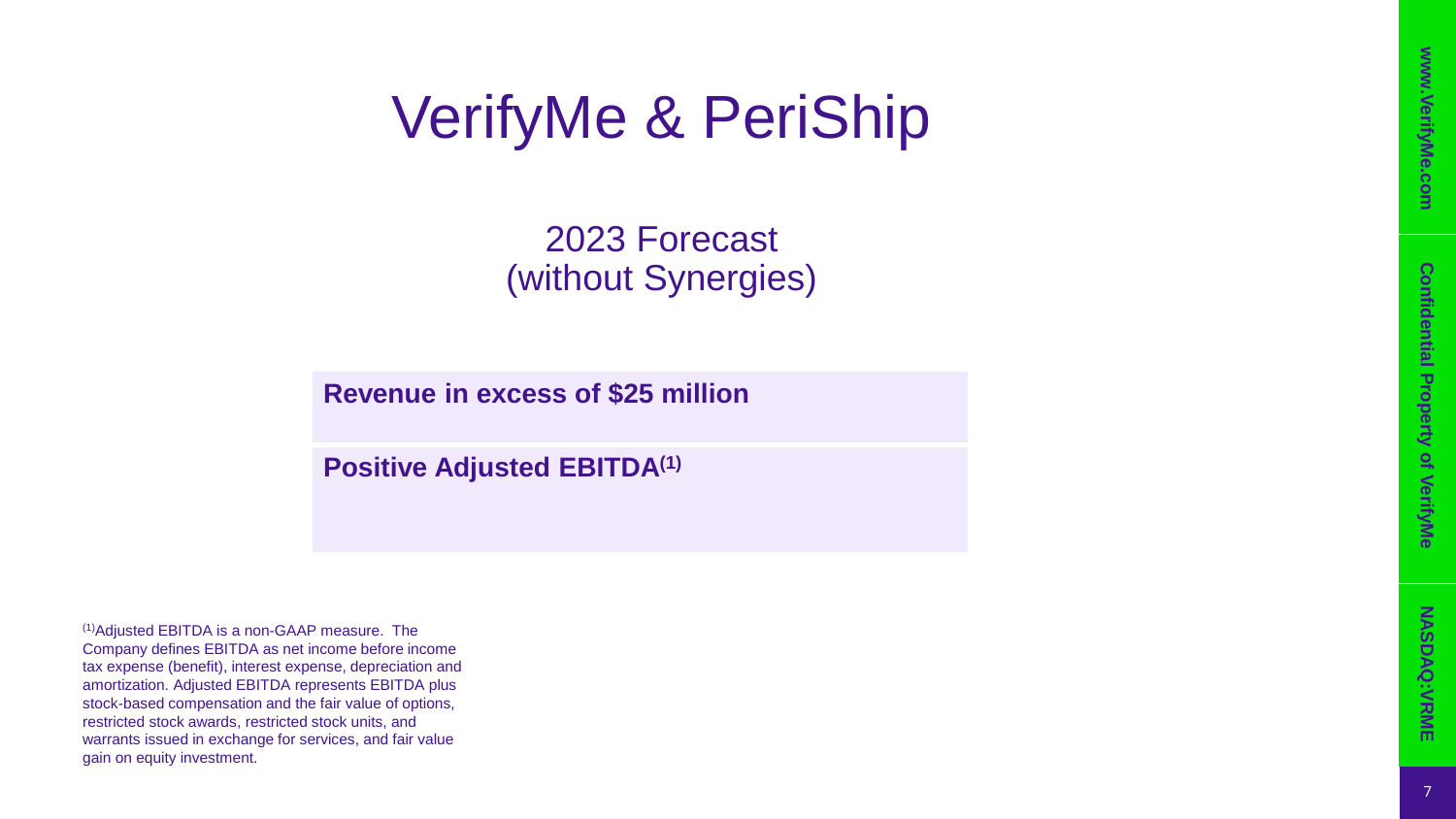# 8**www.VerifyMe.com Confidential Property of VerifyMe NASDAQ:VRME Confidential Property** of VerifyMe

### Potential Synergies

*These potential synergies are not included in our 2023 financial estimates*

- ➢ *New value add sales channel for* the food and beverage, pharmaceutical and luxury markets for VerifyMe's products and services to existing and newly acquired customers that will benefit from brand protection and consumer engagement services
	- ➢ Farm-to-fork, grape-to-glass, etc. for tracking and storytelling of high value *perishable food and beverage products*
	- ➢ Allow for acquired customers to get closer to their customer and enhance revenues with VerifyMe's solutions:
		- ➢ Cross selling of complementary products
		- ➢ Brand awareness
		- ➢ Digital couponing
- ➢ Creates a new market differentiator when bidding against competitors that do not offer brand protection and consumer engagement services
- ➢ Opportunity to leverage VerifyMe's global reseller network bringing acquired entities unique solution to countries beyond North America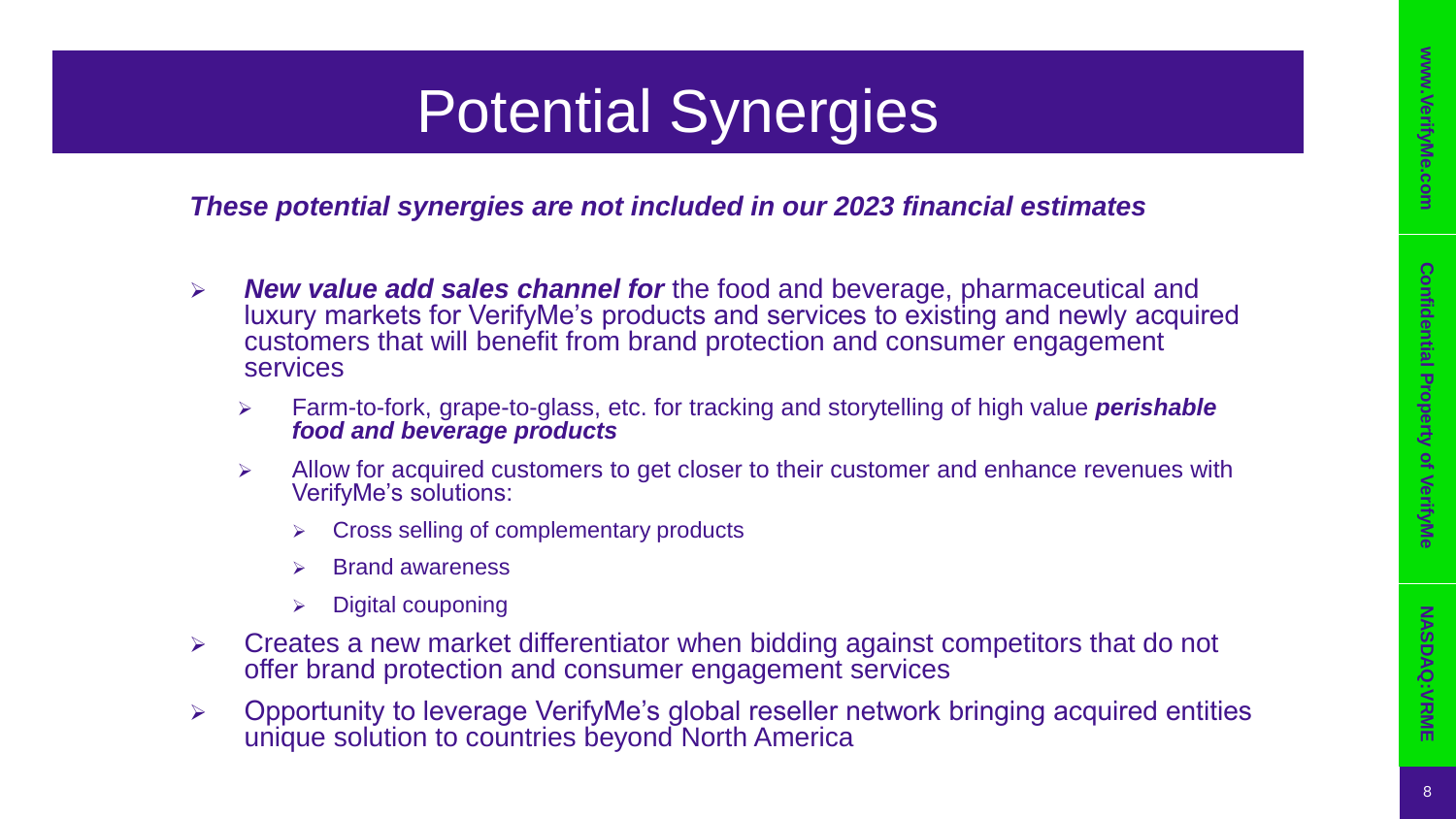# **Confidential Property of VerifyMe Confidential Property of VerifyMe**

### Business Continuity

- ➢ Will continue to operate as a separate brand under the name PeriShip Global LLC
- ➢ Experienced leadership team each with over 20 years of experience
- ➢ Employment agreements with three key senior management professionals covering all operating functions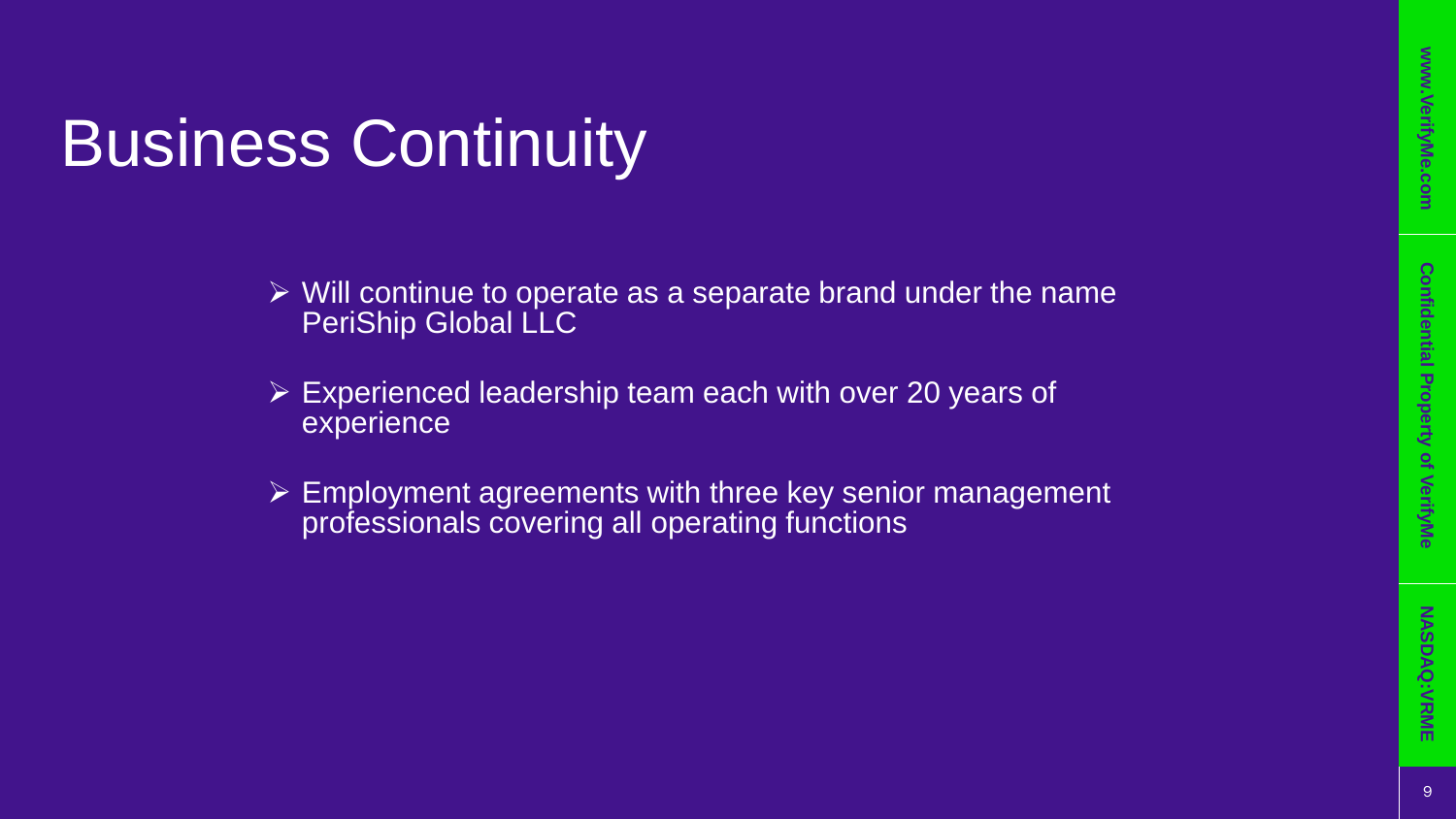### Growth Strategy

- ➢ We expect the transaction to accelerate our growth and increase shareholder value
- ➢ Cross selling VerifyMe technology with existing PeriShip clients
- $\triangleright$  New product development
- $\triangleright$  Other potential acquisitions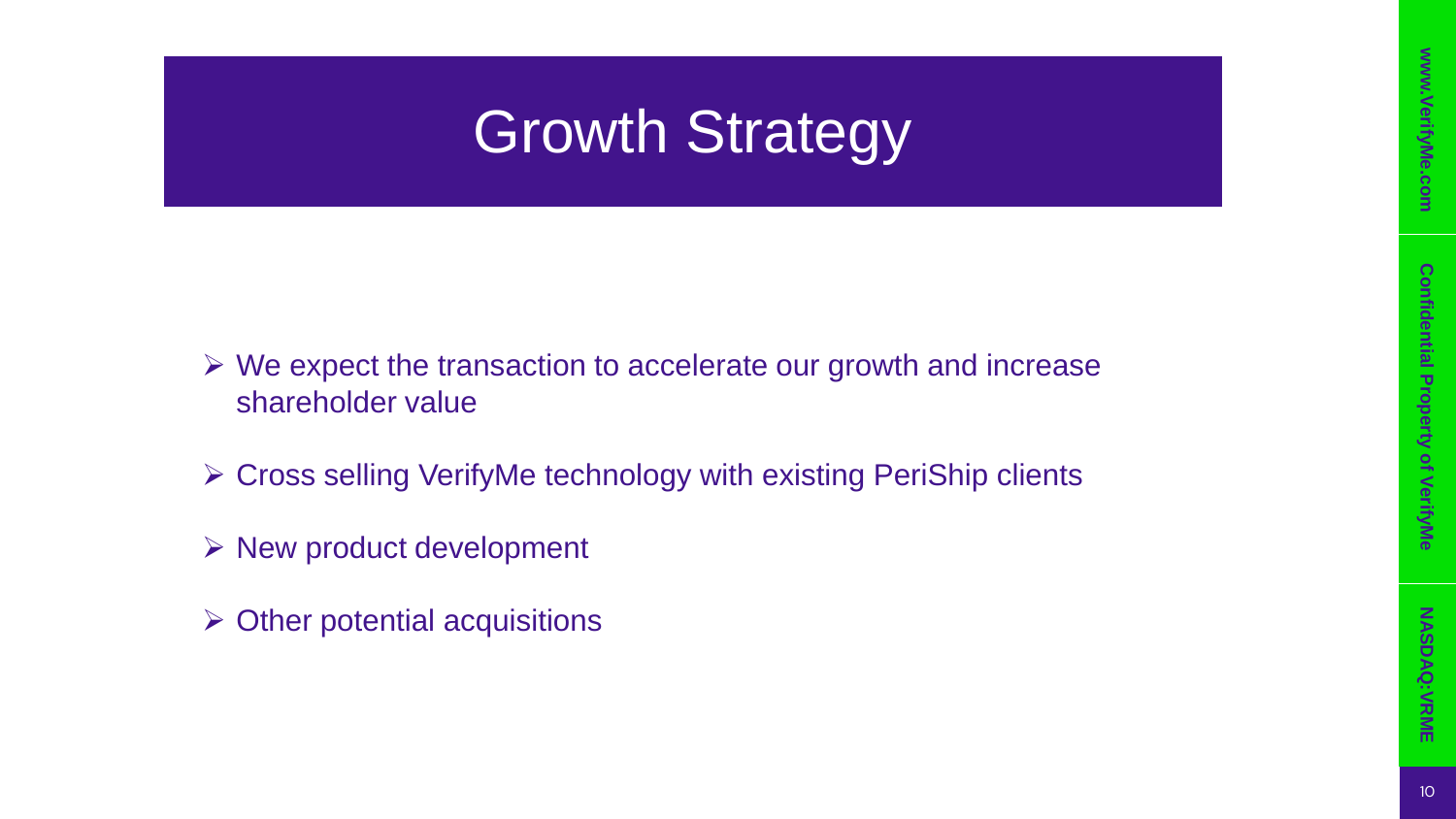